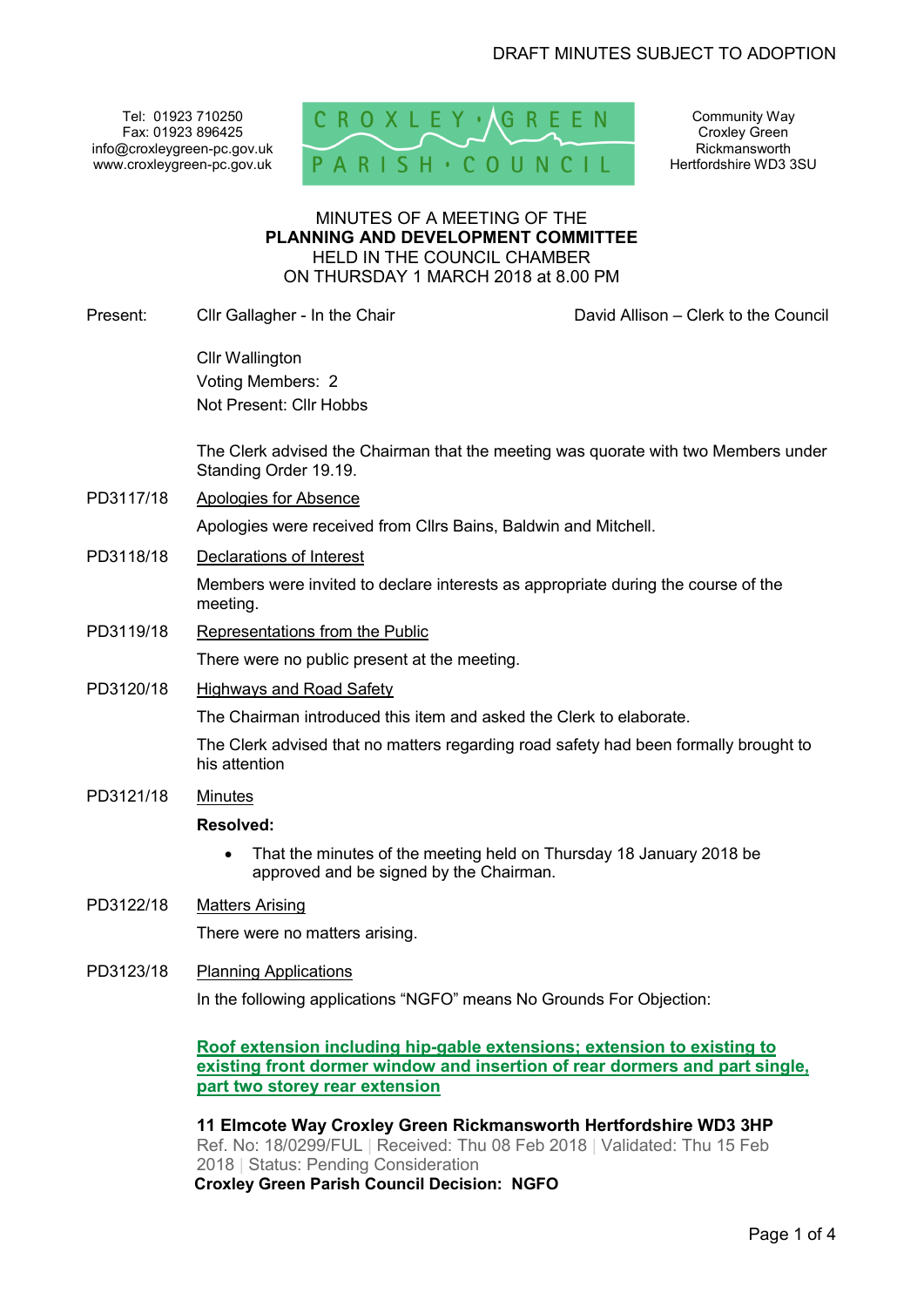## **Demolition of existing outhouse and garage and erection of side an rear extension and front porch**

#### **47 Winton Crescent Croxley Green WD3 3QX**

Ref. No: 18/0365/FUL | Received: Fri 16 Feb 2018 | Validated: Fri 16 Feb 2018 | Status: Pending Consideration **Croxley Green Parish Council Decision: NGFO**

#### **Advertisement Consent: Installation of internally illuminated Co-Op logo on fascia**

#### **Co-Operative Store Watford Road/Winton Approach Croxley Green Hertfordshire**

Ref. No: 18/0373/ADV | Received: Sat 17 Feb 2018 | Validated: Mon 19 Feb 2018 | Status: Pending Consideration **Croxley Green Parish Council Decision: NGFO**

#### **Replacement of 3 no. existing antennas with 3 no. new antennas within the church spire, installation of 1 no. new ground based equipment cabinet and associated ancillary development**

#### **All Saints Church The Green Croxley Green Hertfordshire**

Ref. No: 18/0267/FUL | Received: Mon 05 Feb 2018 | Validated: Mon 19 Feb 2018 | Status: Pending Consideration **Croxley Green Parish Council Decision: NGFO**

**Listed Building Consent: Replacement of 3 no. existing antennas with 3 no. new antennas within the church spire, installation of 1 no. new ground based equipment cabinet and associated ancillary development**

#### **All Saints Church The Green Croxley Green Hertfordshire**

Ref. No: 18/0268/LBC | Received: Mon 05 Feb 2018 | Validated: Tue 20 Feb 2018 | Status: Pending Consideration **Croxley Green Parish Council Decision: NGFO**

#### **Proposed single storey rear extension and internal alterations**

## **29 Bateman Road Croxley Green Rickmansworth Hertfordshire WD3 3BL**

Ref. No: 18/0412/FUL | Received: Thu 22 Feb 2018 | Validated: Thu 22 Feb 2018 | Status: Pending Consideration

**Croxley Green Parish Council Decision: NGFO**

### **Change of windows to UPVC sash windows and painting of exterior of building**

#### **49 Dickinson Square Croxley Green Hertfordshire WD3 3EY**

Ref. No: 18/0384/FUL | Received: Tue 20 Feb 2018 | Validated: Mon 26 Feb 2018 | Status: Pending Consideration

**Croxley Green Parish Council Decision: NGFO subject to the Conservation Officers' opinion on the suitability of the windows and exterior colour of building given the property is in the Conservation Area.**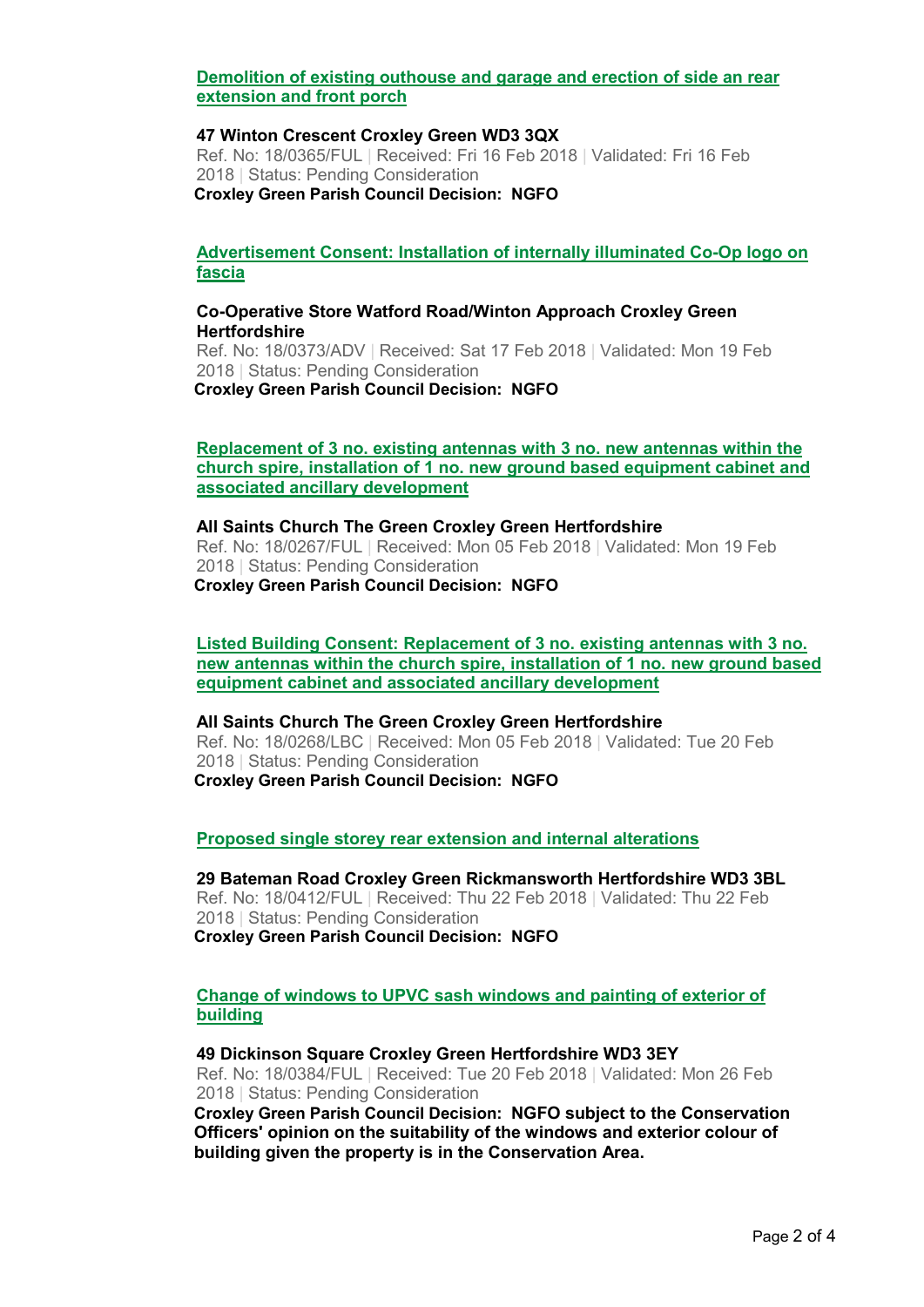## **First floor front extension, single storey rear extension and loft conversion including hip to gable extensions, rear dormer and front rooflights**

**2 Lancing Way Croxley Green Rickmansworth Hertfordshire WD3 3LN**  Ref. No: 18/0428/FUL | Received: Tue 27 Feb 2018 | Validated: Tue 27 Feb 2018 | Status: Pending Consideration **Croxley Green Parish Council Decision: NGFO**

### **First floor side extension and single storey front side and rear extension**

**35 Canterbury Way Croxley Green Rickmansworth Hertfordshire WD3 3SS**  Ref. No: 18/0355/FUL | Received: Wed 14 Feb 2018 | Validated: Tue 20 Feb 2018 | Status: Pending Consideration **Croxley Green Parish Council Decision: NGFO** 

#### PD3124/18 Recent Decisions by Three Rivers District Council

### **APPROVED**

| Single storey front extension comprising mono-pitch roof to<br>increase living space and provide porch area                                                                                  |
|----------------------------------------------------------------------------------------------------------------------------------------------------------------------------------------------|
| 24 Longmans Close Croxley Green WD18 8WP                                                                                                                                                     |
| 18/0099/FUL                                                                                                                                                                                  |
| <b>NGFO</b>                                                                                                                                                                                  |
| Approved                                                                                                                                                                                     |
| Change of use from a retail unit (A1) to a dental surgery (D1)                                                                                                                               |
| 144 Watford Road Croxley Green Rickmansworth<br>Hertfordshire WD3 3BZ                                                                                                                        |
| 17/2651/FUL                                                                                                                                                                                  |
| <b>NGFO</b>                                                                                                                                                                                  |
| Approved                                                                                                                                                                                     |
| Proposed single storey rear extension, two storey side<br>extension incorporating a garage conversion and loft<br>conversion including a Dutch hip roof, rear dormer and front<br>rooflights |
| 41 Hastings Way Croxley Green WD3 3SQ                                                                                                                                                        |
| 17/2623/FUL                                                                                                                                                                                  |
| <b>NGFO</b>                                                                                                                                                                                  |
| Approved                                                                                                                                                                                     |
|                                                                                                                                                                                              |